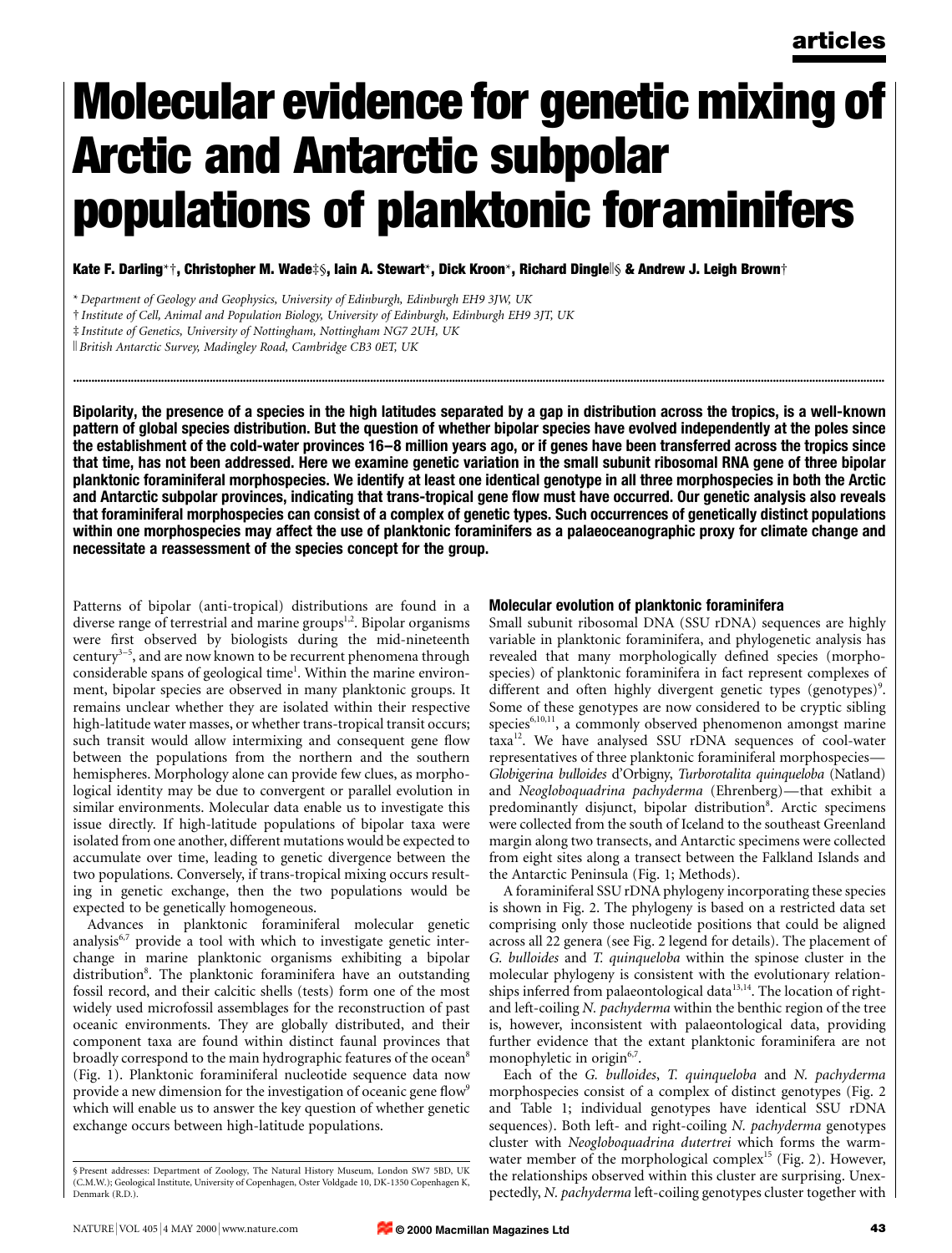# articles

N. dutertrei, which is right-coiling, and away from the N. pachyderma right-coiling genotype. Thus the genetic data we report here confirm that coiling direction in  $N$ . pachyderma is associated with genetic divergence<sup>16</sup> and not with temperature during development.

### Bipolar SSU rDNA genotypes in foraminiferal morphospecies

When considering identity between genotypes, we utilize not only the conserved regions used for the phylogenetic analysis but also the remaining  $\sim$  500 nucleotide sites from the highly informative variable regions (Fig. 3). Such comparisons of the entire SSU rDNA fragment revealed that all three morphospecies examined had at least one identical SSU rRNA genotype in both the Arctic and Antarctic subpolar provinces (Figs 2 and 3, and Table 1). There were two separate bipolar genotypes (types IIa and IIb) in G. bulloides, one bipolar genotype (type IIa) in T. quinqueloba and one bipolar genotype (type R) in N. pachyderma right-coiling.

The G. bulloides genotypes, types IIa and IIb, differed from one another at 36 of 980 nucleotide sites (variable and conserved regions; Fig. 3 and data not shown). There were also two other closely related genotypes in the G. bulloides cluster. Type IIc was found only in the subantarctic province, and differed from the type IIa bipolar genotype at 31 sites and from the type IIb bipolar genotype at 49 sites (Fig. 3 and data not shown). Type IId was found in the transitional zone<sup>9</sup>, and differed from the type IIa bipolar



Figure 1 Sampling localities and distribution of the high-latitude morphospecies. The pictorial map (main figure) shows the five zoogeographical planktonic foraminiferal faunal provinces<sup>8</sup>— polar, subpolar, transitional, subtropical and tropical—of the North and South Atlantic Ocean. The three planktonic foraminiferal morphospecies G. bulloides, T. quinqueloba and N. pachyderma (right- and left-coiling) used in this study are found predominantly in the polar, subpolar and transitional provinces, and consequently exhibit a bipolar (anti-tropical) distribution<sup>8</sup>. The cool-water eastern boundary cold currents, the Canary and Benguela (C and B, large arrows), strengthen seasonally and flow equatorwards, bringing cool water and transitional morphospecies into the subtropical province where they bloom in the transient cool seasonal upwelling systems of the subtropical/ tropical eastern Atlantic. However, there is always a clear belt of warm tropical water moving seasonally north and south as the seasons build and decay. An outline of the present-day Atlantic Ocean surface circulation patterns (small arrows) are shown. The expanded maps (insets) highlight the sampling transect, sample sites (see Methods) and surface currents within the Arctic and Antarctic subpolar/polar provinces.

genotype at 43 sites and from the type IIb bipolar genotype at 18 sites (Fig. 3 and data not shown). Two further genotypes were also found in T. quinqueloba that were closely related to the bipolar type IIa: type IIb in the subarctic and type IIc in the subantarctic provinces. Type IIb differs from type IIc in only 8 of 1,168 nucleotide sites (variable and conserved) and these differ from the bipolar Type IIa genotype at 83 and 82 nucleotide sites, respectively. The Antarctic type III and type IV genotypes of N. pachyderma (leftcoiling) differ from one another by as many as 145 nucleotide sites (Fig. 3 and data not shown). Thus, where detailed comparisons may be made across both conserved and variable regions, there is a continuum of genetic divergence in the cool-water `genotype clusters' extending from identical bipolar genotypes through very closely related variants to others which differ at more than 10% of sites in the region sequenced.

#### Genetic exchange between high-latitude populations

Foraminiferal sequence data have allowed us to address the fundamental question of whether gene flow occurs between bipolardistributed planktonic marine organisms. The presence of identical foraminiferal sequences in the high latitudes of each hemisphere, coupled with their extensive fossil record, has allowed us to establish that trans-tropical genetic exchange has been recent. The wellcalibrated foraminiferal biostratigraphic record permits the estimation of the expected level of divergence between two sequences over time in the absence of gene flow. Rates of evolution for foraminiferal SSU rRNA genes have been estimated by both our group<sup>9</sup> and others17,18. These estimates have given approximate rates of substitution of  $(2.6-4.6) \times 10^{-9}$  substitutions per site per year for the spinose planktonic group<sup>9,18</sup>. Taking an average, we would expect 1.82 substitutions per million years in the conserved 505-base-pair  $(505-b.p.)$  region alone, or 29 $-15$  substitutions since the cold-water provinces were established 16-8 million years ago in the Middle to Late Miocene epoch<sup>19</sup>.

In addition to the conserved regions, intra-specific comparisons can be made on the variable regions that cannot be utilized for between-morphospecies analysis (Fig. 2). On the basis of our data, the rate of substitution over the variable regions is estimated to be at least 10 times greater than the rate for the conserved regions: thus we expect between 160 and 320 substitutions over the entire sequence since the establishment of the polar provinces. These calculations establish that a substantial degree of divergence would be expected if sequences were isolated for between 8 and 16 million years, yet we have identified examples of complete sequence identity between the high-latitude morphospecies. This strongly suggests that genetic exchange has occurred recently relative to the establishment of the cold-water provinces. This conclusion is reinforced by the fact that it was observed independently in three separate lineages.

#### Trans-tropical gene flow

Genetic exchange between the high latitudes can only be explained by trans-equatorial transit. The tropical ocean is, however, a formidable barrier for cool-water genotypes to cross (Fig. 1). Foraminiferans do not encyst—a process that provides resistance to inhospitable environments in many other planktonic groups. It is therefore unlikely that the subpolar genotypes would tolerate the high surface water temperatures of the western tropical regions. Yet for complete bipolar genetic mixing to occur, foraminifers crossing the tropics must also return to the high latitudes within the warm tropical ocean gyral surface currents (Fig. 1).

How then can gene flow occur between the cooler-water populations across the tropical Atlantic? The present-day oceanographic setting provides a perspective in which to investigate this issue. The eastern boundaries of the subtropical Atlantic Ocean off west Africa are associated with cool boundary currents (shown as B and C in Fig. 1) which act as corridors for the introduction of cool-water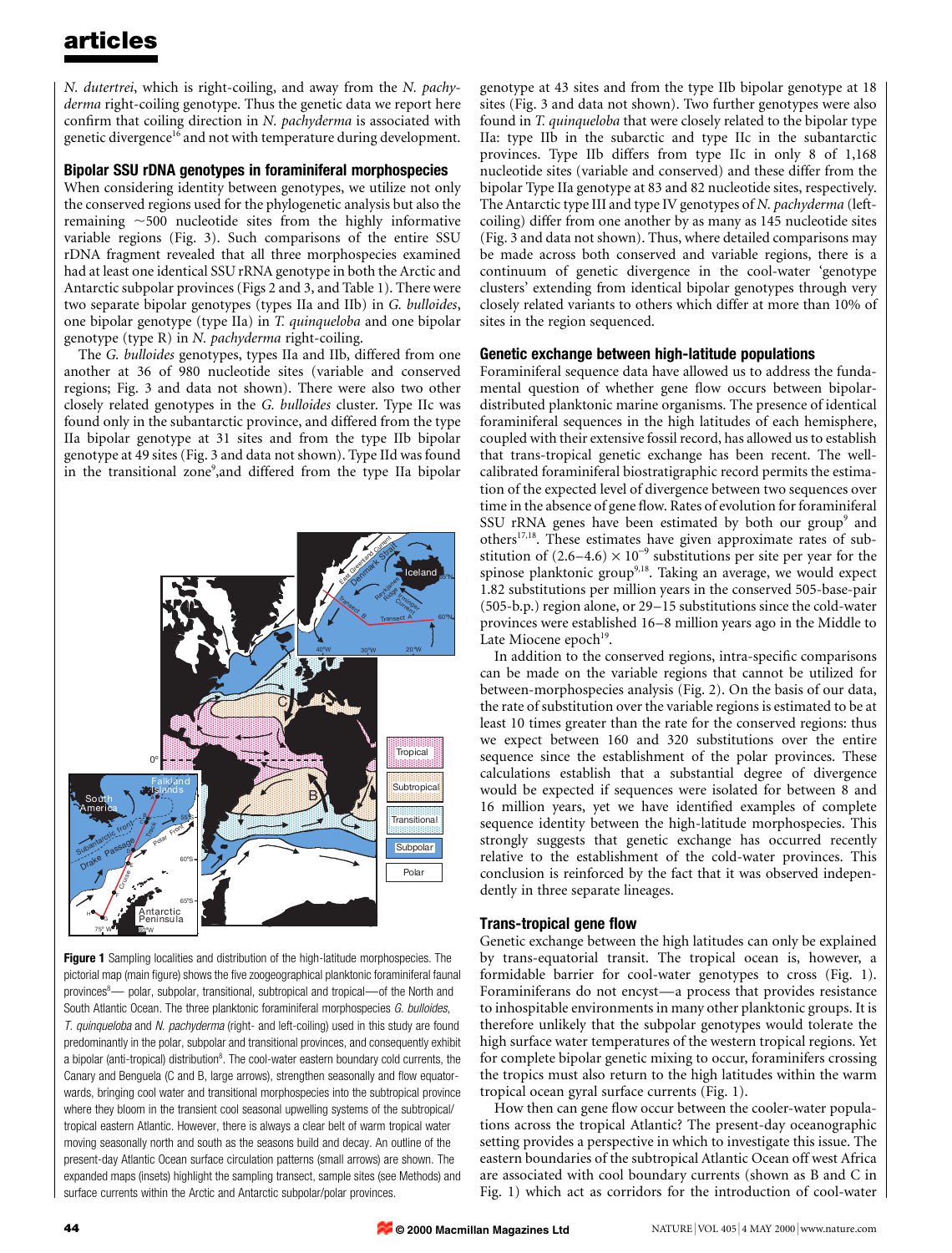# articles

genotypes into the cool seasonal upwelling zones of the subtropical region, where they may bloom in significant numbers. The upwelling cells could then provide a `stepping stone' for the transit of the cool-water genotypes into the permanent equatorial upwelling zone (which is  $2-9$  °C cooler than surrounding surface water). Yet genetic exchange between populations within these waters alone cannot

account for the genetic homogeneity observed between the subpolar populations. For bipolar genetic exchange to occur, the foraminifera would have to negotiate the high tropical sea surface temperatures of the western equatorial region into which they are passively carried. This region is most unlikely to be conducive to the survival of the cool-water genotypes, either as a direct result of temperature



Figure 2 Foraminiferal SSU rDNA phylogeny, highlighting the evolutionary placement of the planktonic foraminiferal high-latitude morphospecies. The phylogeny shows the genotypic variants identified for G. bulloides d'Orbigny ( $n = 55$ ), T. quinqueloba (Natland)  $(n = 24)$  and *N. pachyderma* (Ehrenberg) right-coiling  $(n = 26)$  and left-coiling  $(n = 31)$ . N. pachyderma falls within the benthic and non-spinose planktonic foraminiferal region of the tree, and G. bulloides and T. quinqueloba fall within the spinose planktonic foraminiferal group (shaded boxes). Genotypes of G. bulloides and T. quinqueloba isolated from the transitional and subtropical regions are shown in grey. N. dutertrei, the warmwater member of the Neogloboquadrina morphological complex is also shown in grey. High-latitude genotypes of G. bulloides, T. quinqueloba and N. pachyderma (right- and left-coiling) are shown in black. Genotypes which are identical in both the Arctic and Antarctic (bipolar genotypes) are boxed. Bootstrap values (expressed as a percentage) are shown for the main branches when supported in  $>70%$  of replicates. Interrelationships within the transitional and subpolar G. bulloides cluster are unresolved. The number of specimens obtained for each genotype and their location (Fig. 1) are shown in Table 1.

| Table 1 Number and location of specimens obtained for each genotype. |                                 |          |           |                            |
|----------------------------------------------------------------------|---------------------------------|----------|-----------|----------------------------|
| Morphospecies                                                        | l ocation                       | Genotype | Specimens | Sample Sites               |
| G. bulloides                                                         | Subpolar–Arctic ( $n = 44$ )    | πа       | 32        | Subarctic transect B       |
|                                                                      |                                 | llb      |           | Subarctic transect A       |
|                                                                      | Subpolar-Antarctic ( $n = 11$ ) | Πа       |           | Site $A + B + C + D$       |
|                                                                      |                                 |          |           | Site D                     |
|                                                                      |                                 |          |           | Site A                     |
| T. quinqueloba                                                       | Subpolar–Arctic ( $n = 17$ )    | πа       | ሾ         | Subarctic transect $A + B$ |
|                                                                      |                                 |          |           | Subarctic transect $A + B$ |
|                                                                      | Subpolar-Antarctic $(n = 7)$    |          |           | Site $C + D$               |
|                                                                      |                                 |          |           | Site A                     |
| N. pachyderma                                                        | Subpolar–Arctic ( $n = 24$ )    | Right    | 24        | Subarctic transect $A + B$ |
|                                                                      | Subpolar-Antarctic ( $n = 14$ ) | Right    |           | Site A                     |
|                                                                      |                                 | Left III |           | Site $B + C + D$           |
|                                                                      | Polar-Antarctic ( $n = 19$ )    | Left III |           | Site $E + F$               |
|                                                                      |                                 | l eft IV | h         | Site $E + F + G + H$       |

Locations identified in Fig. 1.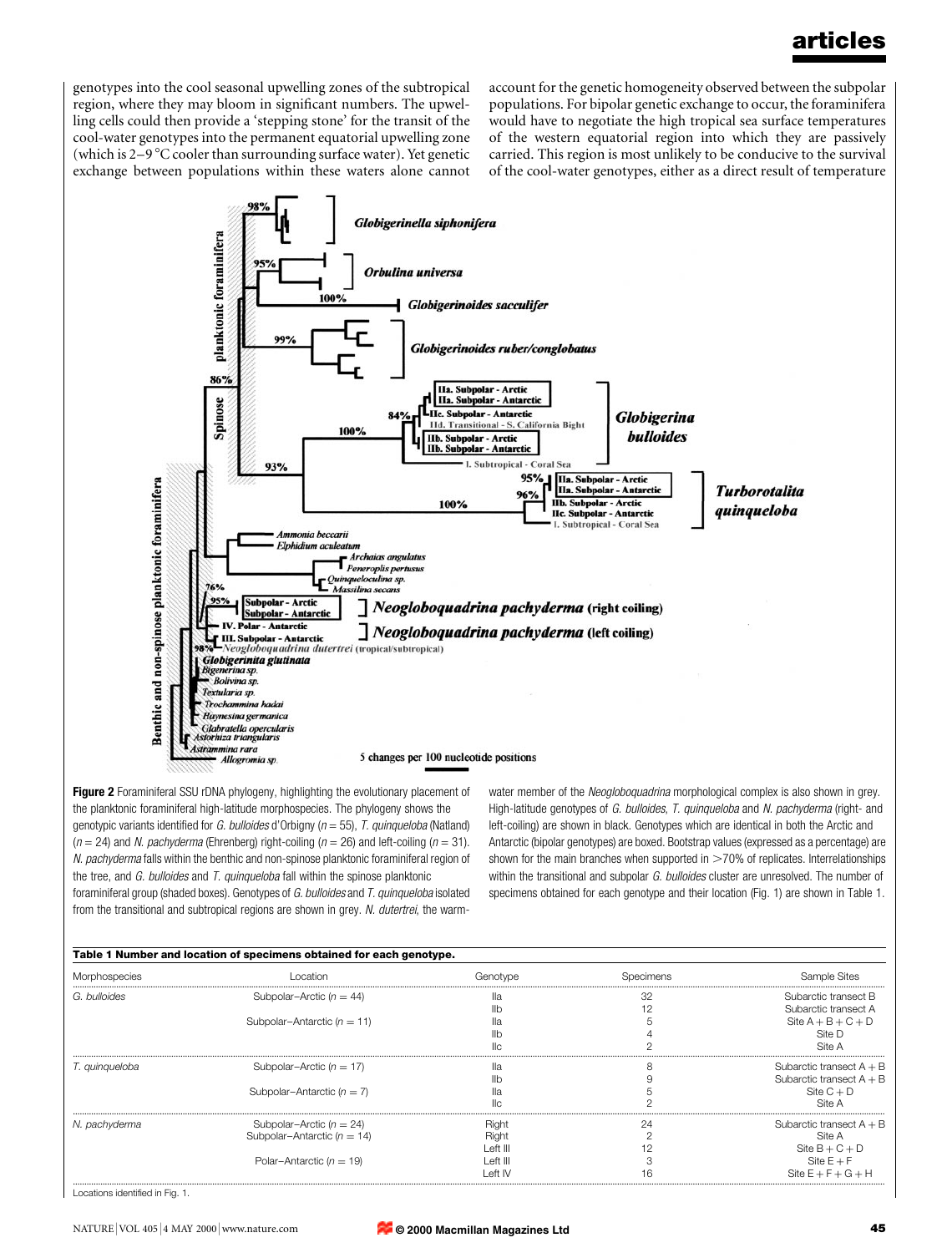# articles

or as a consequence of other physical/biological requirements being limiting within the ecosystem. It is possible that transit occurs through these regions by tropical submergence into cooler levels of the thermocline. The route and timing of transit is likely to be morphospecies-specific due to differences in their capacity to survive transit across the tropics. Whether gene flow is uni-directional or bi-directional remains to be determined.

Trans-equatorial transit and subsequent genetic exchange is likely to increase substantially during cooling periods associated with glacial cycling in the Quaternary period (the past 1.8 million years), and indeed the low-latitude sedimentary record shows the frequent occurrence of planktonic foraminiferal subpolar assemblages within the equatorial zone during these cooling cycles $^{20}$ . Revised estimates of tropical cooling during the Last Glacial Maximum  $(18,000^{14}$ C years before present)<sup>21-24</sup> indicate a substantial drop in temperature of  $3-5\degree$ C in the tropical Atlantic, accompanied by an equatorward extension and intensification of the cool-water boundary currents<sup>25-27</sup> (B and C in Fig. 1). This would have increased the potential for genetic exchange between the bipolar populations. It is, however, possible that genetic exchange could be continuous and may be occurring at present. The available data are unable to resolve timescales of this magnitude, and the issue can only be addressed by sampling living planktonic foraminifers in the subtropical/tropical regions to establish the distribution pattern, proportion and seasonality of cool-water genotypes in the present day.

## Speciation in planktonic foraminifers

Whereas molecular studies have shown that many planktonic foraminiferal morphospecies comprise more than one genetically distinct population which may warrant 'cryptic' species status<sup>6,9,10,11</sup>, we have also shown that planktonic foraminiferal populations intermix on a global scale (Arctic-Antarctic, this study; Pacific-Atlantic, refs 6 and 9). This makes any simple speciation model based on geographical isolation (allopatric speciation) difficult to sustain. Yet allopatric isolation may occur in the marine environment, and there are many examples of population subdivision in marine species despite a high dispersal potential<sup>28</sup>. Subdivision may result from the sporadic and discontinuous seeding of seasonal upwelling cells or alternating ocean circulation patterns associated with past climate change. Such isolation could give rise to genetically distinct populations.

In order for speciation to occur, genetic divergence must be accompanied by reproductive isolation<sup> $29$ </sup>. In marine organisms with broadcast release of gametes such as the planktonic foraminifera, this may be biological, involving, for example, synchrony of gametogenesis<sup>10,28,30</sup>. Alternatively, isolation may be molecular and there is evidence that this may be achieved through high rates of evolution in proteins involved in gamete recognition $31,32$ . Recent developments in population genetic theory of sympatric speciation<sup>33,34</sup> suggest further possibilities for speciation in the marine planktonic environment without the necessary initial requirement for allopatry. We conclude that there are several currently recognized mechanisms that could be involved in the speciation of planktonic foraminifera, but the main problem with interpretation of these processes is lack of knowledge of the structuring of their environment in either biotic or abiotic terms. The discovery of genotype complexes in the planktonic foraminifera does, however, necessitate the urgent reassessment of species concepts for the group.

## Distribution of planktonic foraminiferal cool-water genotypes

The high-latitude genotypes are not ubiquitous in the surface waters throughout the cool-water provinces. For example, in the Arctic subpolar region, G. bulloides type IIa was largely confined to transect B and type IIb to transect A (Fig. 1, Table 1). Given that sampling density was relatively low in the Antarctic subpolar region (due to adverse weather conditions during sampling), G. bulloides type IIa was distributed from sites A-D—from the Falkland Islands to the polar front—but type IIb was found only at the polar front (site D, Fig. 1, Table 1). Similarly, N. pachyderma left-coiling type III was mostly found between the Falkland Islands and the polar front (sites B-D, Table 1) and type IV was isolated in the true polar waters (sites E-H, Table 1). Although we have no direct evidence at present, such distribution patterns may indicate that individual genotypes are adapted to specific hydrographic or trophic environments; we note that de Vargas et  $al$ .<sup>11</sup> found a close correlation between the distribution of sibling species and trophic regimes in the spinose species Orbulina universa.

#### Implications for palaeoceanography and palaeoclimate

The morphological, chemical and stable-isotope differences associated with planktonic foraminiferal calcitic shells are used extensively by palaeoceanographers for climate reconstruction. For such studies, the assumption is made that each morphospecies represents a genetically continuous species with a single environmental/habitat preference. If this is not the case—as indicated by this study and others $6,9,10,11$  -stable-isotope and geochemical analyses of planktonic foraminiferal shells, and census-based transfer-function techniques derived from such pooled data, must include significant



Figure 3 Sequence variability in the SSU rRNA gene. Shown is a schematic representation of the  $\sim$ 1,000-b.p. region of the SSU rRNA gene sequenced for the planktonic foraminifers. Conserved regions alignable across all foraminiferal taxa (505 b.p.) and used in phylogenetic tree construction (see Fig. 2) are highlighted in black. Variable regions, not used in phylogenetic tree construction because they could not be aligned across all taxa, are highlighted in white. Examples of the sequence variation observed in one of the

variable regions are given for G. bulloides and N. pachyderma/dutertrei. Considerable variability is observed within the variable region, even among closely related cool-water genotypes. The bipolar genotypes (marked with a bracket and underlined) are identical across the entire sequenced region. ( $\sim$  denotes sequences not displayed;  $-$  denotes gaps introduced in aligning sequences).